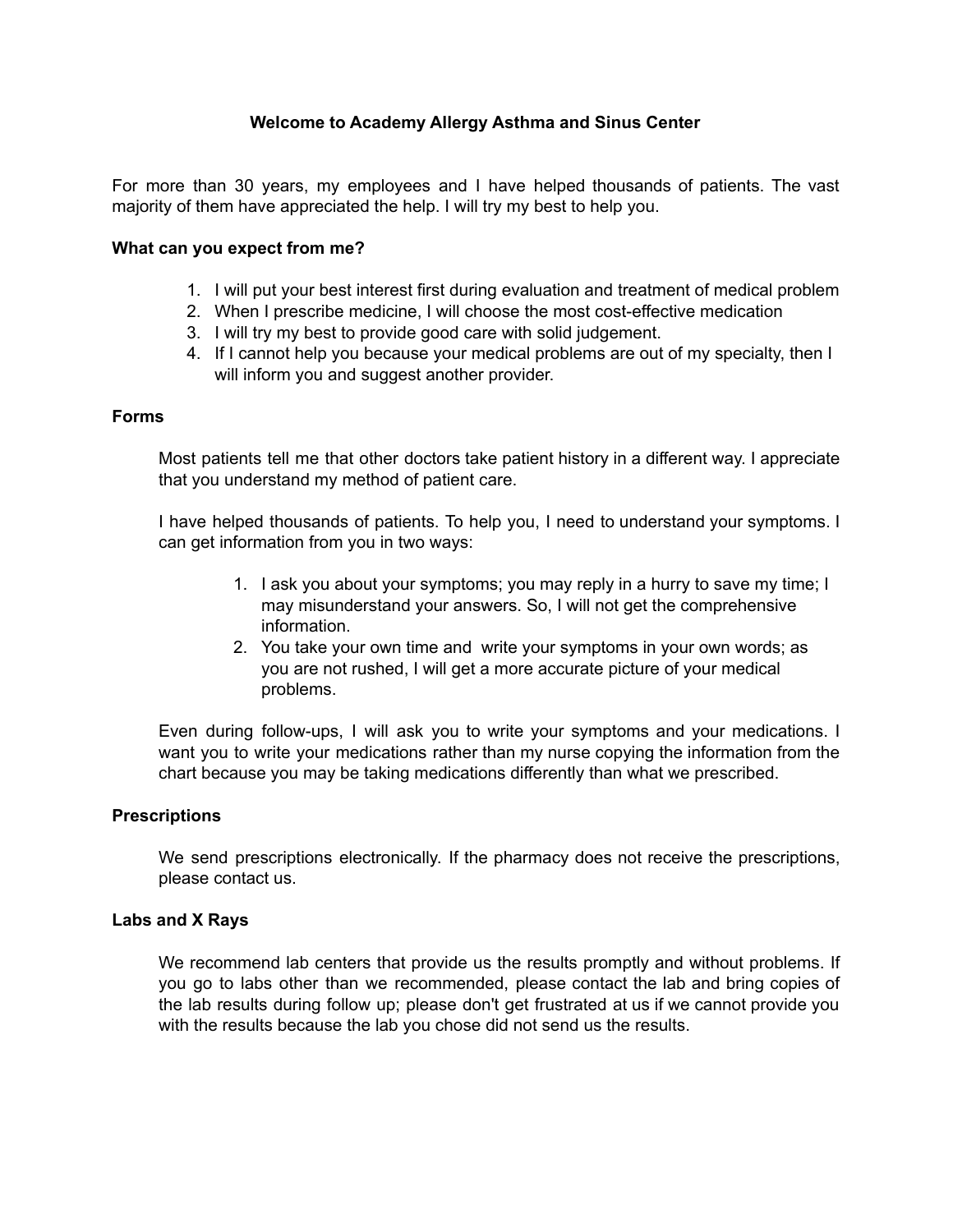## **Prior authorization**

We will try our best for the prior authorization of a medication or a procedure. If your insurance recommends an alternative medication, please provide the exact name of the medication. If you do not know the alternative, please bring your formulary to the office so that we can look up the alternative. We will prescribe you the most cost-effective medication. We do not accept any freebies, including food from the pharmaceutical companies. Dr. Patel owns stocks, including some drug companies, in his investment portfolio. But he makes the decision objectively while prescribing medicines for you.

If the prior authorization fails, please scream at us. Hahaha. We would love to force insurance companies to approve the prior authorization right away. But we lack that power. As you pay the insurance premium, contacting the insurance company may help.

### **Paperwork for schools, employment, etc.**

We enjoy the challenge of solving medical problems and prescribing effective treatments, but we are not pencil pushers. If you need any paperwork to be signed, please bring the paperwork with you, so that we can address it during the visit. Please do not call or email us with a request to sign the paperwork. Before we sign the paperwork, we assess the patient and the situation. An occasional patient does not understand that signing the wrong kind of paperwork can lend us into trouble; we get requests for all kinds of paperwork to be signed.

# **Extra Children**

To allow us and you to focus on your medical problems, please do not bring extra children. We love children, who naturally show boundless energy. Will you please sell us their boundless energy? Their energy will interfere in our interactions with you. Of course, you may say my child will behave perfectly. But we are not in the business of evaluating and judging children. The simple solution - please do not bring extra children. An occasional patient misunderstands this guideline and becomes unhappy.

### **Insurance**

Please help yourself and us by providing the correct insurance information: deductible, co-insurance, copay, and so on. If you do not know the information, please call the insurance company and find out. Please bring your insurance cards.

- 1. We will bill insurance companies for services as a courtesy. You must provide all the necessary information prior to your treatment. When we will bill your insurance company, you will be asked to pay any deductible, co-pay and/or co-insurance on the day of service.
- 2. The insurance services are provided to you with the understanding that you are responsible for the cost regardless of your insurance coverage. Please be aware that not all services are a covered benefit with different insurance companies. So, make sure you know your benefits.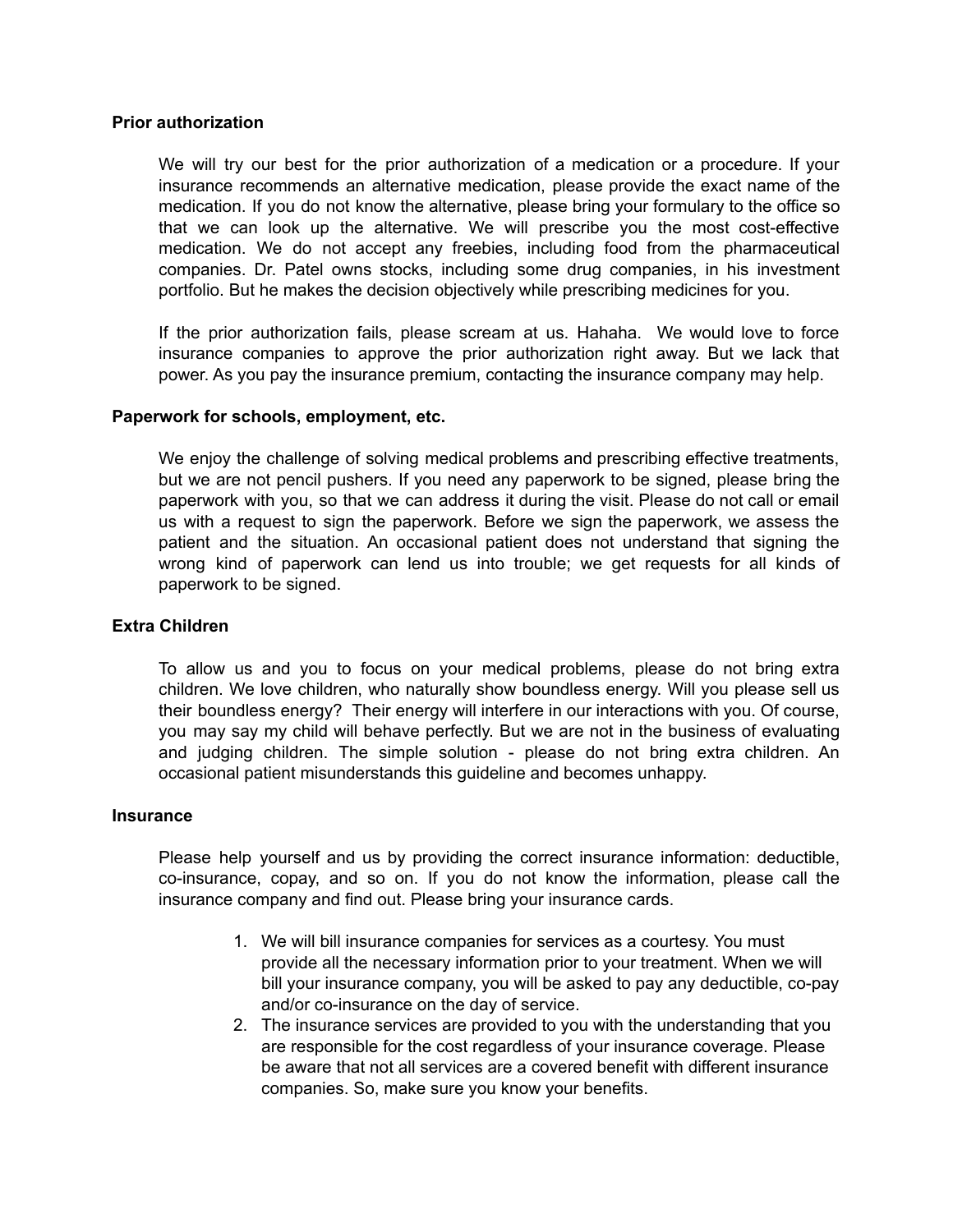- 3. You are responsible for any referral denials, non-covered items, deductibles, pre-existing clauses, and any additional co-pays your insurance company does not cover. You are financially responsible for all charges including billing charges.
- 4. Fees for office services are determined by the complexity of the medical problem, the time spent with the patient, and when indicated, the use of lab, medications, X-ray, or specialty procedure supplies.
- 5. Upon check-out we will collect your deductible, co-pay, co-insurance and payment for any uncovered services. We accept cash, check, and credit cards from MasterCard, Visa, and Discover & American Express.
- 6. All services billed to a primary insurance company and not paid by them within 35 days may become the responsibility of the patient.
- 7. Problems with your Bill:
	- 1. It is your responsibility to make payments on personal balances, and the balance on your statement is due and payable when the statement is issued and is past due if payment is not remitted within 30 days.
	- 2. You understand and you agree that your account will be in good standing before you receive further treatment.
	- 3. If you have problems paying your bill, you need to contact our office and make arrangements regarding timely payment. If you need financial assistance, please discuss with us. Dr. Patel helps needy patients.
	- 4. Unpaid personal accounts of aged charges may be referred to a collection agency for legal action.
	- 5. If your account is placed with an agency, we will no longer provide medical services for you or your family until such time as the debt is settled.
	- 6. If agency debt is settled, you and/or family members will need to Pay In Full upon your next visit to re-establish care with us.
- 8. Returned Checks are subject to a \$25.00 return check fee.
- 9. **Two insurances**: If I have two insurances, I will follow through which is first one and which is second one. If two insußrances pass the buck to each other, I will sort out who should pay the amount I owe. If secondary insurance does not pay, I will pay the remaining portion. If none of the insurance pays, I will pay the whole bill.

# **Collection of Amounts Owed**

If you fail to pay the amounts owed in the bill, you will pay the cost of collection, including attorneys' fees and costs, incurred by Ashok P.C. in collecting the amounts owed by you. Each party waives the RIGHT TO A JURY TRIAL in any litigation proceedings between the parties.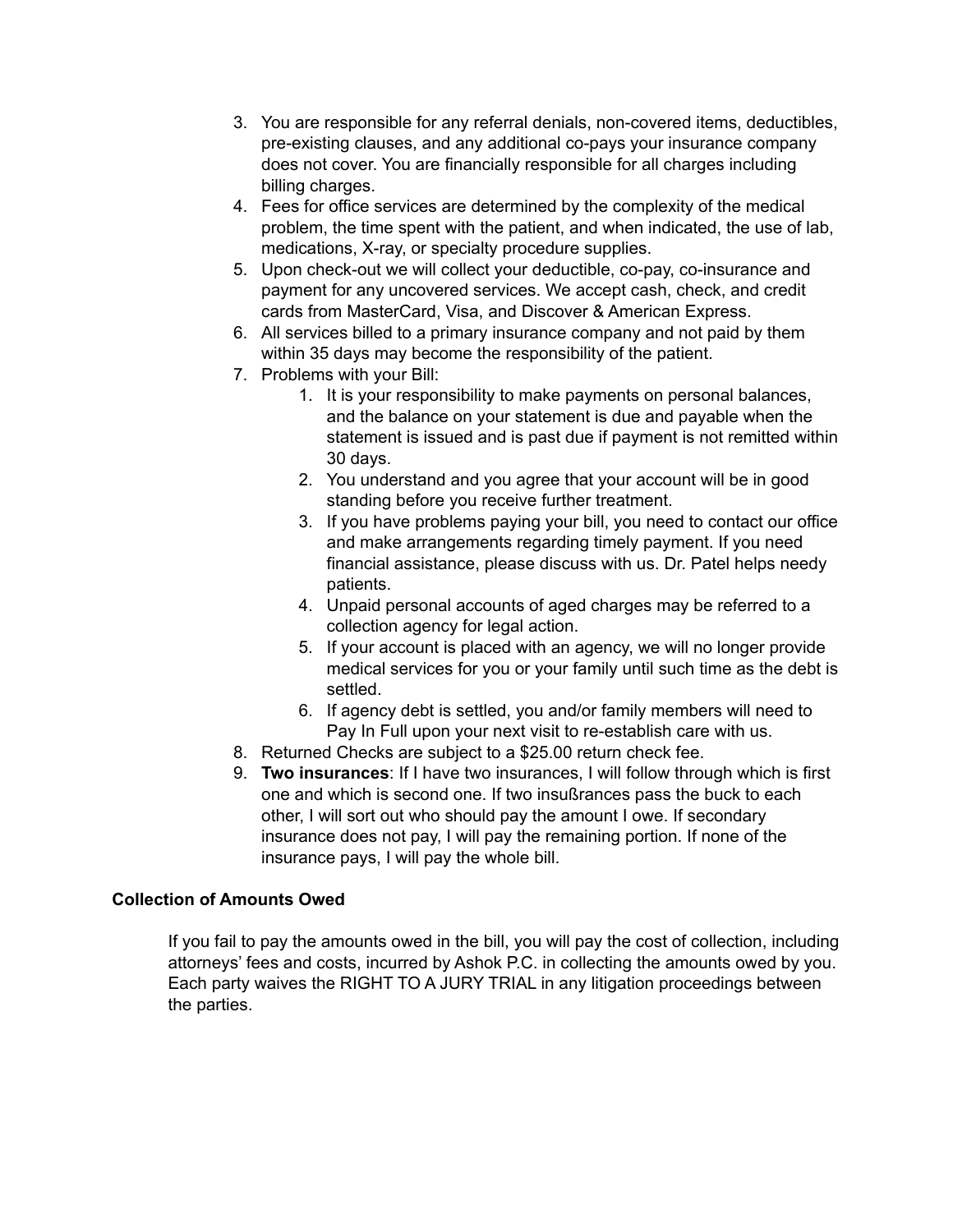# **Cancellation policy**

If you cancel the appointment without 48 hours notice, we will charge you \$50 and/or will discharge from the practice.

# **Prescription Refills**

To refill your prescriptions, you may consider telemedicine. If you need refills of your medications, you can set up a telemedicine session during which Dr. Patel will either refill the medication or adjust the medication depending upon your progress. Telemedicine will cost you \$75 if your insurance company does not pay for it; please find out from your insurance company.

# **Conflict of Interest**

I own stocks and other securities of companies making drugs and devices. As my portfolio continues to change, I cannot provide you the list of the securities.

Anytime you want to ask about a drug or a device, please ask us a question. If you do not want to follow our recommendation do not hesitate. You are the boss, you decide which recommendations you want to follow.

Most of the time, your insurance company controls what medications we choose from the formulary of your health insurance plan. If you find a cheaper alternative to the drug I prescribe. Please tell us right away. We go extra miles to save our patients the drug cost.

If you do not want any medication as you decide your own healthcare, please inform us. We will counsel about the problems which may develop because you didn't use the medications such as symptoms may not get better, complications from lack of treatment, emergency room visit, hospitalization and occasionally death. But of course, you decide whether you want to take medications or not.

## **Vaccinations**

- 1. We recommend a flu shot to patients older than 6 months. The flu shot can prevent flare-ups of breathing problems, ER visits, hospitalizations and death.
- 2. Experts recommend pneumonia shots for asthma, COPD, and other medical problems. The schedule for pneumonia shots is complicated. Please talk to your primary care physician or your pharmacist. <https://www.cdc.gov/pneumococcal/vaccination.html> and <https://www.cdc.gov/vaccines/schedules/hcp/imz/adult.html>
- 3. Other vaccines. Please talk to your primary care physician.

## **How can you become one more satisfied patient?**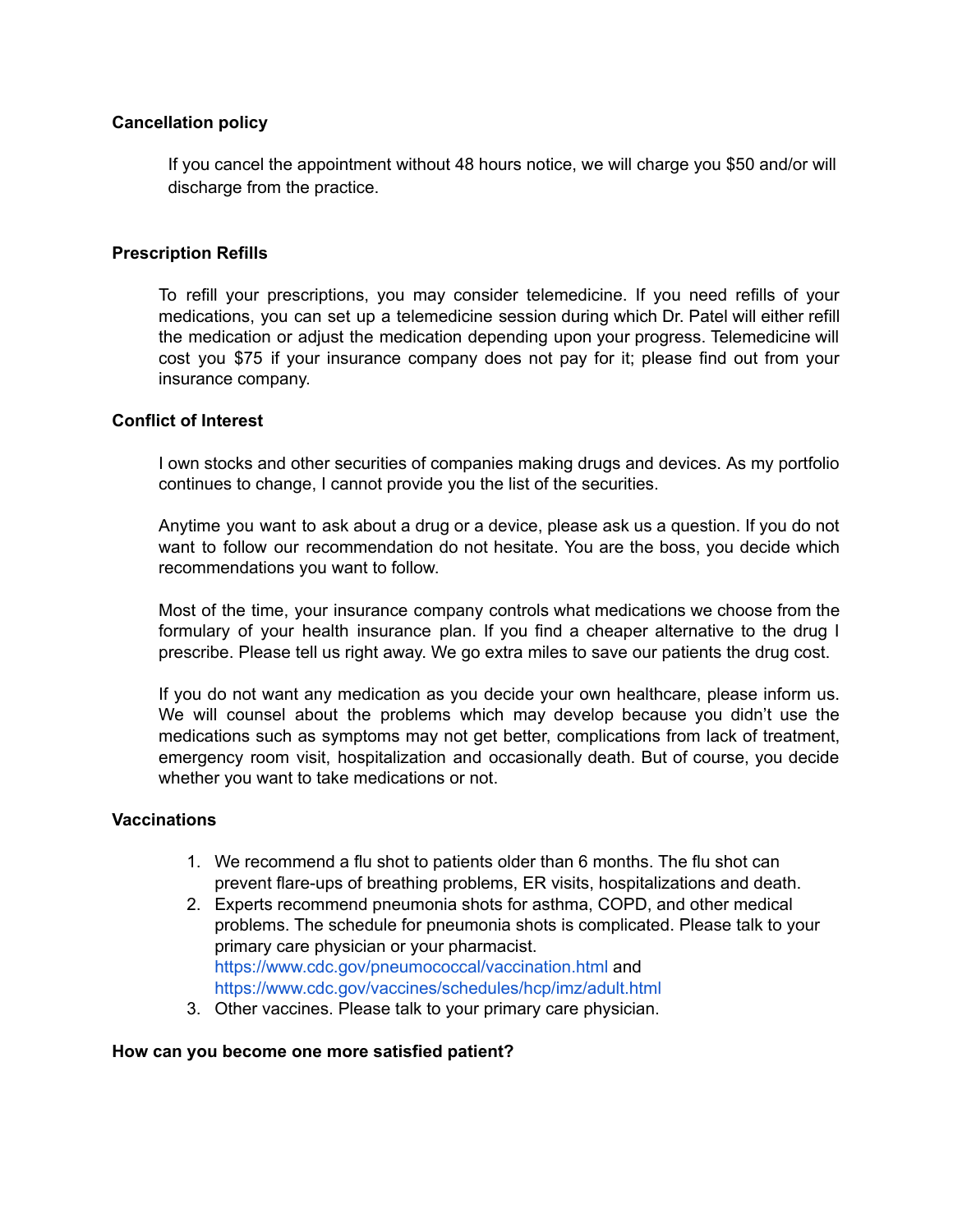Based on my 30 years of experience of helping a large number of patients, I believe the following scenarios will not help either of us:

- Social Issues I pride myself on diagnosing diseases and prescribing appropriate cost-effective medications. But I lack powers to address the social issues; for example, helping you in a custody battle of a child, asking a utility company not to disconnect your electricity, and so on.
- If you cannot focus during your visit because of the presence of your extra kids, who are acting normally with childlike energy, which can disrupt our interactions.
- Please do not get frustrated and angry at us if the insurance doesn't pay for your medications and does not authorize the tests. We will try our best to prescribe you cost-effective medication and order appropriate tests. However, we do not control your insurance company.
- If we cannot resolve your bill with us satisfactorily.
- If we cannot help with your medical problem, we will refer you to other providers.

I give my consent to the presence and involvement of healthcare industry representatives, students and trainees while Dr. Patel and his employees provide medical services to me. I authorize Dr. Patel and his office staff to contact me electronically, such as text, email, etc., regarding all my dealings and interactions with Dr. Patel.

You will be requested to get a second opinion if you do not improve after 2-3 visits with Dr. Patel. Kindly seek urgent or emergency medical care for acute medical problems.

I understand Dr. Patel and his staff may spend just a few minutes on telemedicine, may not able to solve my health problem and still I get charged the office visit.

For a telemedicine session, we spend substantial efforts, time, and energy in the form of review, phone calls, and discussion with the doctor. Some patients do not contemplate how much time we spend before the telemedicine visit. Please do not count only the minutes you spend on the phone with us, which could be short.

Most patients do not put a timer on their visit but look forward to getting help for their medical issues. We can help the majority of patients but occasionally we can't. Even though we couldn't help you, please understand that we have spent our resources for your visit.

Vast majority of patients have found telemedicine sessions so helpful: they do not have to drive, most of the time Dr. Patel can help their symptoms get resolved, they can talk from their home or workplace, on and on. No wonder, they love telemedicine.

Occassional patient does not realize that Dr. Patel and his employees spend sizeable resources including time behind the scene to prepare for the telemedicine sessions.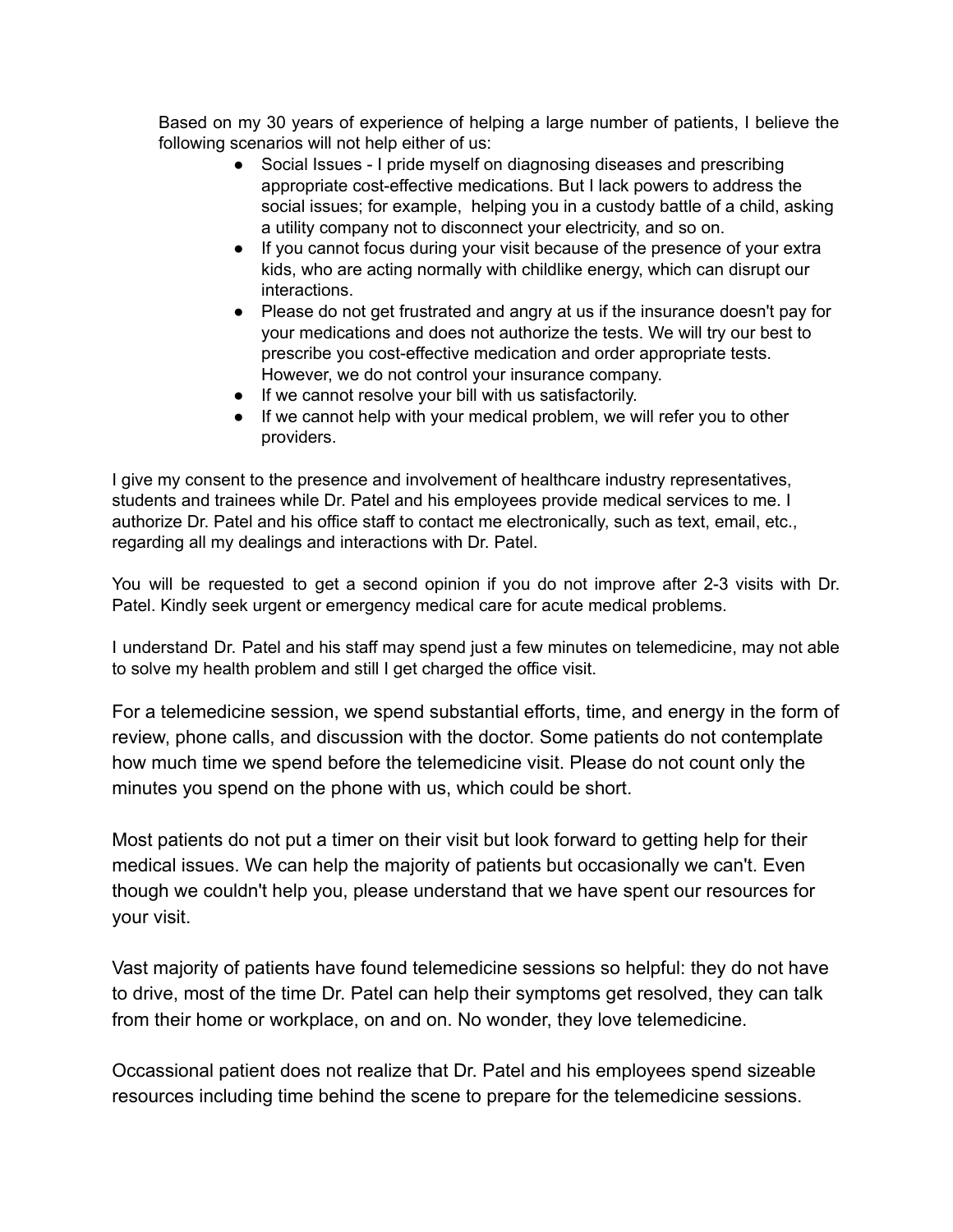Occasional patient focuses on how much time we spend on talking to them on the phone without realizing the time spent before the actual call. In that case, we apologize to occasional patient and refer to other providers.

In good faith, I will try my best to cooperate with you to resolve the financial issues. I am **responsible for paying my bill. If need arises, I will contact my insurance to get the bill paid. If the insurance company does not pay the bill, I will pay it. I am solely responsible** for all the payments I owe to Dr. Patel for his services even if insurance fails to pay for it. **I understand and I agree.**

Thank you!

# **Contact us**

| Phone:           | 719-542-7222 (Appointments)<br>719-582-5635 (Billing & Insurance) |
|------------------|-------------------------------------------------------------------|
| Fax Number       | 719-937-5082 / 719-696-6010                                       |
| Email Address    | mary@pateloffice.com<br>help@pateloffice.com                      |
| Website address: | www.mybestallergist.com                                           |

Thank you for your understanding. We look forward to working with you. Please do not hesitate to give us feedback.

## **Respectfully,**

# **Dr. Patel and Staff**

If I do not keep my follow-up appointment, Dr. Patel may discharge you from his practice because not keeping the follow-up appointment doesn't help Dr. Patel in providing the best medical care.

I release Ashok PC, Dr. Patel, its staff and the treating provider(s) from any liability or medical claims because of my refusing the recommended test, procedure, or treatment.

For a telemedicine session, we spend substantial efforts, time, and energy in the form of review, phone calls, and discussion with the doctor. Some patients do not contemplate how much time we spend before the telemedicine visit. Please do not count only the minutes you spend on the phone with us, which could be short. (Signature)